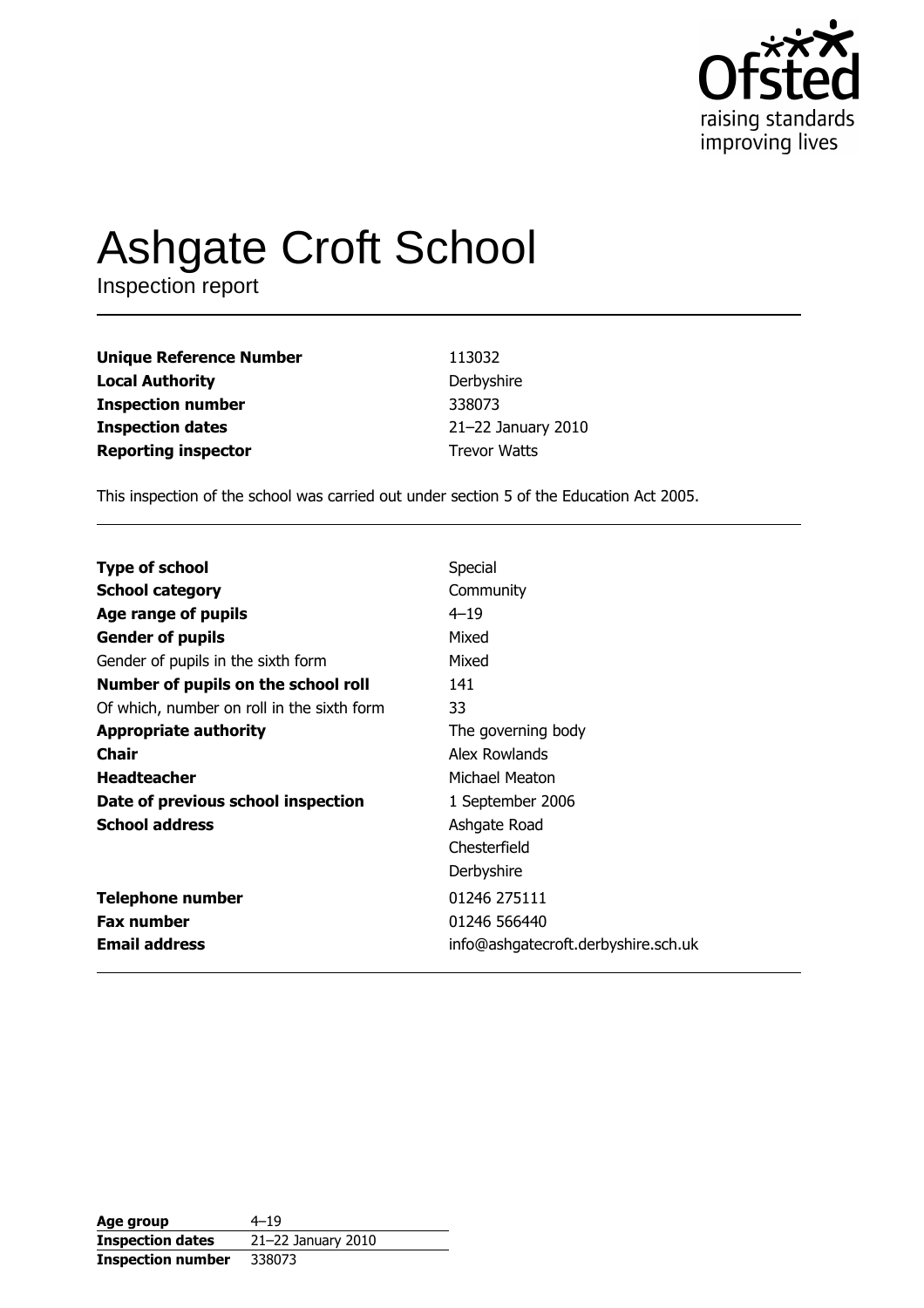The Office for Standards in Education, Children's Services and Skills (Ofsted) regulates and inspects to achieve excellence in the care of children and young people, and in education and skills for learners of all ages. It regulates and inspects childcare and children's social care, and inspects the Children and Family Court Advisory Support Service (Cafcass), schools, colleges, initial teacher training, work-based learning and skills training, adult and community learning, and education and training in prisons and other secure establishments. It rates council children's services, and inspects services for looked after children, safequarding and child protection.

Further copies of this report are obtainable from the school. Under the Education Act 2005, the school must provide a copy of this report free of charge to certain categories of people. A charge not exceeding the full cost of reproduction may be made for any other copies supplied.

If you would like a copy of this document in a different format, such as large print or Braille, please telephone 08456 404045, or email enquiries@ofsted.gov.uk.

You may copy all or parts of this document for non-commercial educational purposes, as long as you give details of the source and date of publication and do not alter the documentation in any way.

Royal Exchange Buildings St Ann's Square Manchester M2 7LA T: 08456 404045 Textphone: 0161 618 8524 E: enquiries@ofsted.gov.uk W: www.ofsted.gov.uk © Crown copyright 2010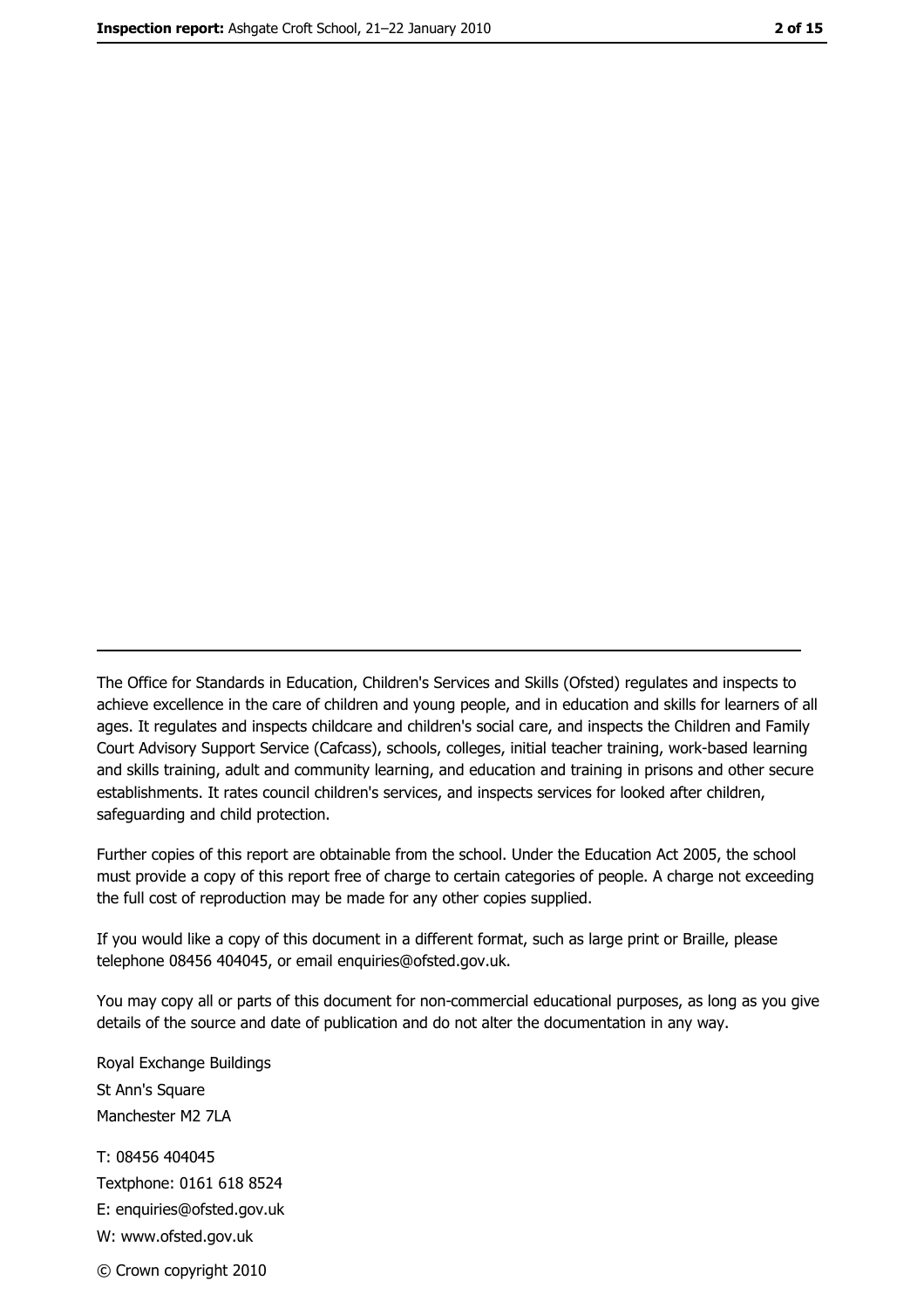# **Introduction**

This inspection was carried out by two additional inspectors. Approximately half of the time was spent observing lessons, of which 19 were seen, involving 15 teachers. Meetings were held with pupils, governors and members of staff. Inspectors observed the school's work, and looked at school policies, pupils' work and records of pupils' progress and development planning. The 44 inspection questionnaire returns received from parents were analysed, and taken into consideration.

The inspection team reviewed many aspects of the school's work. It looked in detail at the following:

- whether or not all groups of pupils make the good progress that the school  $\blacksquare$ evaluates
- if the curriculum is challenging enough to prepare pupils for the wider world  $\blacksquare$
- whether the leadership and management team are all equally committed to school  $\blacksquare$ developments
- whether or not care, quidance and support are as outstanding as the school asserts.  $\blacksquare$

# Information about the school

All pupils have a statement of special educational need. These range from profound and multiple learning difficulties, severe learning difficulties, moderate learning difficulties, physical and sensory impairments and autism. Almost all pupils are White British although there are a few pupils who do not have English as their home language. Although the school admits pupils aged 2 years and above, there are very few children in the Early Years Foundation Stage. There are almost twice as many boys as girls and a very small number of pupils are in the care of the local authority. The school has Health Promoting Schools status. A club organised by a local authority partnership for pupils aged six years and older operates after school and during the summer holidays.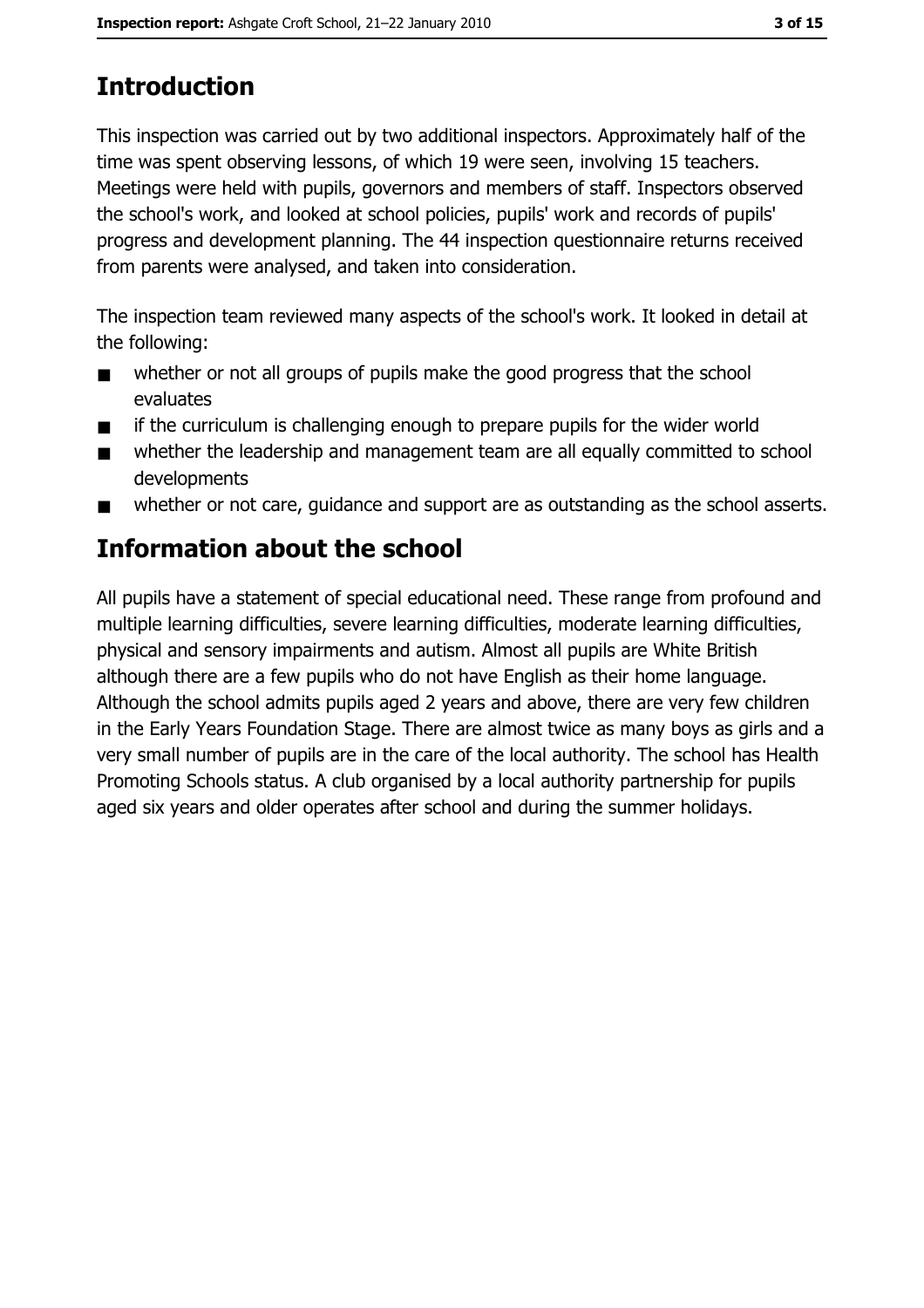# **Inspection judgements**

## Overall effectiveness: how good is the school?

#### The school's capacity for sustained improvement

## **Main findings**

The school successfully provides a broad and balanced education. Experienced staff teach confidently and flexibly in effective class teams. They plan activities on the basis of their thorough tracking of pupils' progress, and senior leaders regularly monitor the effectiveness of all the staff. Pupils gain many experiences, learn well and make good progress in lessons, in other linked schools, and in many activities in places away from the school. They are extremely well cared for, and staff have a very good awareness of the child protection policies. Pupils behave outstandingly well, and have an excellent understanding of what a healthy lifestyle involves. The vast majority of parents and carers are very supportive of the school. Pupils are well prepared for the next phase in their lives.

School leaders constantly seek to develop new strands to pupils' education, such as through environmental and sporting initiatives, a new swimming pool and a proposed unit to help pupils to become more independent. They maintain good quality teaching and curriculum development and their close teamwork ensures accurate evaluation of the school's strengths and weaknesses. Consequently leaders have detailed plans to further develop some aspects of the school such as the provision for information and communication technology and increasing partnerships with other agencies and schools. The developing role of middle managers for key stages and subjects is becoming well embedded in the leadership structure. There is thus a good capacity to continue this trend of improvements.

Although the great majority of staff and parents are extremely supportive of all that the school does, a few reported some shortcomings in aspects of the school's communication strategies. These shortcomings included not knowing who the governors are and how complaints are dealt with. Some staff also said they did not understand their involvement in school evaluation and development.

## What does the school need to do to improve further?

- Improve communication with staff and parents in order to make sure that everyone  $\blacksquare$ is fully informed and aware of developments by:
	- ensuring all staff know that the regular meetings they attend are a valuable part of the evaluation and development cycle
	- raising the profile of the governors
	- ensuring that all interested parties are fully informed about how the occasional complaint has been resolved.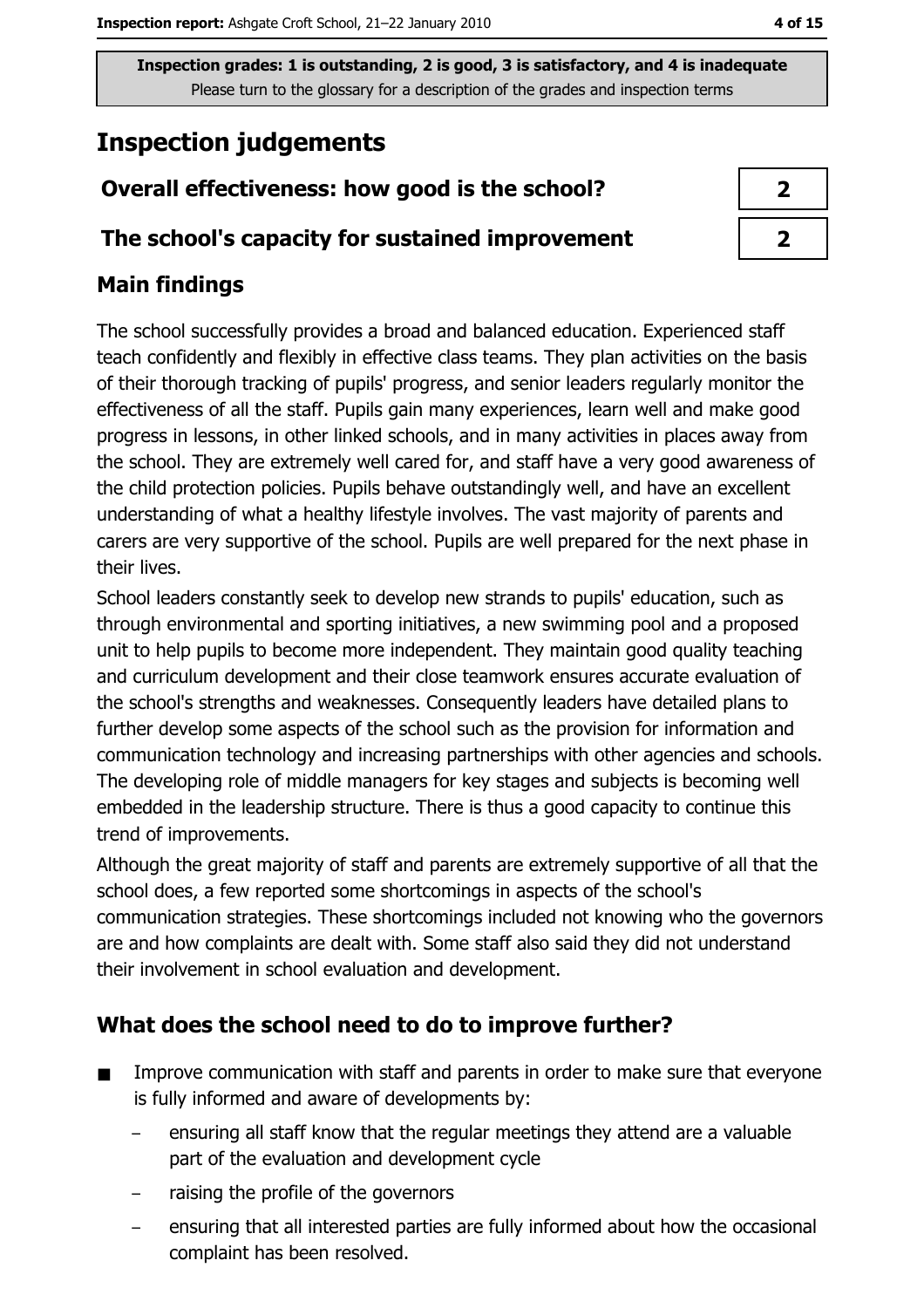#### **Outcomes for individuals and groups of pupils**

Pupils make good progress in lessons, gaining skills, knowledge and a wealth of experiences each day. Staff's careful analysis indicates that pupils' long-term progress and achievements are good, regardless of their gender, cultural background or if they are in the care of the local authority. In lessons, pupils with profound learning difficulties or autistic tendencies also make progress that is as good for them as other pupils with different learning needs. Whilst some pupils develop their speech, signing, mathematical understanding and cookery skills, others are achieving well if they can make eye contact or consistently press an electronic switch for 'yes' or 'no' when making a choice.

Pupils enjoy school very much, 'I love it here,' said one. 'It's the best school ever,' said another. In lessons they are interested in their learning. They concentrate well and work with their classmates in friendly fashion. Their behaviour is outstandingly good, whether in lessons during an exciting games activity or when moving around the site. Pupils feel safe and the great majority say that there is very little bullying, and staff 'get it sorted quickly!' if it does occur. Almost all try hard to eat sensibly and to have plenty of exercise. Pupils' good contribution to the community is seen in the multitude of jobs they carry out in school. These include their role on the school council and their links with other schools, one of which involves pupils giving sign language tuition to other pupils. They develop good 'workplace' skills such as punctuality, cleanliness, the ability to get on with others, and to follow instructions. Despite the long or frequent absences of a few pupils with very demanding medical needs, their above average attendance overall is helped by strong encouragement from the school and local authority staff. Pupils develop a clear sense of what is right and wrong in different situations, and they learn to value other peoples' opinions and beliefs regardless of their background.

| These are the grades for pupils' outcomes |  |  |  |
|-------------------------------------------|--|--|--|
|-------------------------------------------|--|--|--|

| Pupils' achievement and the extent to which they enjoy their learning                                       |        |  |
|-------------------------------------------------------------------------------------------------------------|--------|--|
| Taking into account:<br>Pupils' attainment                                                                  | $\ast$ |  |
| The quality of pupils' learning and their progress                                                          |        |  |
| The quality of learning for pupils with special educational needs and/or<br>disabilities and their progress |        |  |

 $\overline{2}$ 

 $\overline{1}$  The grades for attainment and attendance are: 1 is high; 2 is above average; 3 is broadly average; and 4 is low.

<sup>\*</sup> In some special schools inspectors do not make a judgement about attainment in relation to expectations of the pupils' age.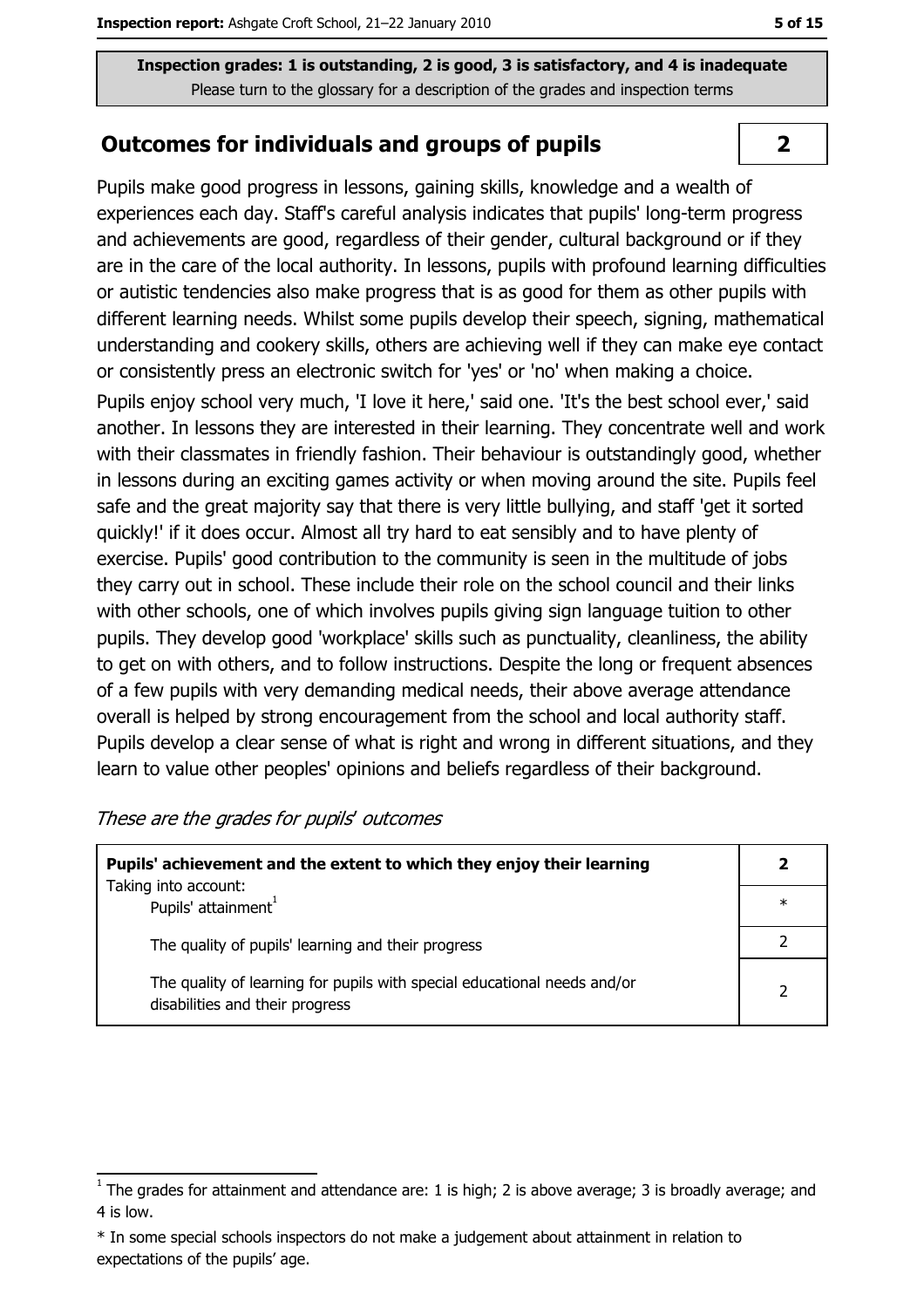| Inspection grades: 1 is outstanding, 2 is good, 3 is satisfactory, and 4 is inadequate<br>Please turn to the glossary for a description of the grades and inspection terms |                          |  |  |
|----------------------------------------------------------------------------------------------------------------------------------------------------------------------------|--------------------------|--|--|
| The extent to which pupils feel safe                                                                                                                                       | $\mathbf{2}$             |  |  |
| <b>Pupils' behaviour</b>                                                                                                                                                   | 1                        |  |  |
| The extent to which pupils adopt healthy lifestyles                                                                                                                        |                          |  |  |
| The extent to which pupils contribute to the school and wider community                                                                                                    |                          |  |  |
| The extent to which pupils develop workplace and other skills that will<br>contribute to their future economic well-being                                                  |                          |  |  |
| Taking into account:<br>Pupils' attendance <sup>1</sup>                                                                                                                    | $\overline{\phantom{a}}$ |  |  |
| The extent of pupils' spiritual, moral, social and cultural development                                                                                                    |                          |  |  |

#### How effective is the provision?

Teachers' planning is good and practical, with clear aims for each lesson and well-chosen activities to aid each pupil's learning. Staff work together effectively as class teams. Each person knows their pupils and their needs well, including how to avoid or defuse possible problems. Staff prompt, encourage and praise pupils warmly. Generally, they are good at asking the right questions to get pupils thinking more, although sometimes the review at the end of a lesson can be too rushed or skimped. Teachers often teach with an enthusiasm that is very motivating for pupils, and their effective use of resources, including electronic equipment, valuably boosts many pupils' learning. Pupils' progress is assessed carefully and the information is used well in planning future activities, lessons and class projects.

The curriculum is adapted to be relevant to the needs of each pupil. The focus on communication and personal skills is very effective in ensuring pupils' good development as learners. Other aspects are not ignored, whether in mathematics, science, art or sports, for instance. Pupils have many activities outside the school, from regular lessons in mainstream schools and a college, to visits to a local cafe and the shops to increase their independence skills. There is a very valuable partnership with the local authority which provides additional clubs and activities at lunchtimes and after school. Many visitors enrich the curriculum to provide Tai Chi, road safety and first aid. All older pupils have a work experience opportunity, whether shadowing staff in school or outside in a pet shop, supermarket or garden centre, for instance. Older pupils successfully study courses that lead to nationally recognised qualifications through organisations such as the Award Scheme Development and Assessment Network (ASDAN) and the Oxford, Cambridge and RSA board (OCR). These accredited courses are wide-ranging, and include basic subjects as well as the learning of independence and personal skills. The outstanding support for pupils takes many forms, including a counsellor, nurture group, nurse and family resource officer on site. Specialists are available for positive play, speech and language, physical and occupational therapy needs. School procedures, a careers teacher and the Connexions partnership are very effective in preparing pupils for their transition to their next college or centre and their future life.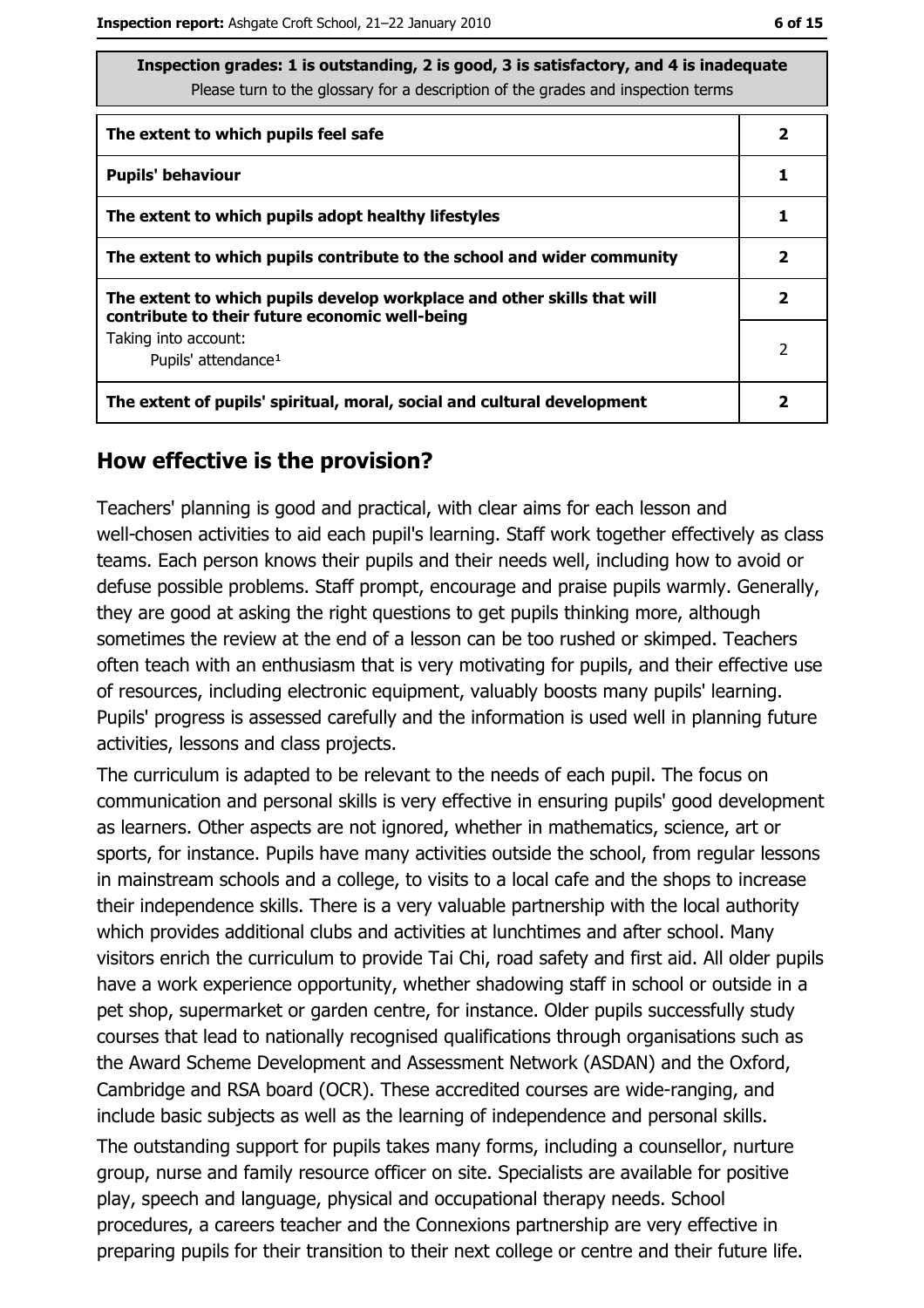Staff are well trained in child protection and behaviour management and have thorough awareness of the procedures to adopt in different situations. The school's Healthy School Status, its sports partnership and its 'Food for Life' project are examples of how seriously the school takes its responsibilities for raising pupils' health awareness.

These are the grades for the quality of provision

| The quality of teaching                                                                                    |  |
|------------------------------------------------------------------------------------------------------------|--|
| Taking into account:<br>The use of assessment to support learning                                          |  |
| The extent to which the curriculum meets pupils' needs, including, where<br>relevant, through partnerships |  |
| The effectiveness of care, guidance and support                                                            |  |

#### How effective are leadership and management?

School leaders have successfully brought staff together in a common goal for the development of initiatives such as the improvement of teaching and learning, the development of accredited courses and organic and environmental projects such as 'Eco-Schools'. Within this overall picture of unity and clear direction a minority of staff expressed some lack of understanding about several aspects of their role and that of some school leaders. The governors challenge proposals and are very supportive of the senior staff. Some are regular volunteers in school, and they have a very clear view of safeguarding matters, which are outstandingly well organised and thorough. School leaders ensure that all pupils, regardless of their abilities, needs, gender or culture have equal access to all aspects of what the school offers. The school's place in the community is reinforced well by positive links with many local agencies and schools, including those which use the school's swimming pool, as well as activities taking pupils into the neighbourhood. School leaders encourage pupils from other schools and colleges to come to Ashgate Croft to do community work as part of their courses, and others have their work experience placements here. Pupils frequently raise funds for charities across the country and around the world. They have work experience links at local businesses, lessons in several schools, visits to cafes, shops and local places of interest. Lessons, regular events and many assemblies are used to teach pupils to understand and value the opinions and cultures of others in Britain and abroad.

These are the grades for leadership and management

| The effectiveness of leadership and management in embedding ambition and<br>driving improvement                                                                     |  |
|---------------------------------------------------------------------------------------------------------------------------------------------------------------------|--|
| Taking into account:<br>The leadership and management of teaching and learning                                                                                      |  |
| The effectiveness of the governing body in challenging and supporting the<br>school so that weaknesses are tackled decisively and statutory responsibilities<br>met |  |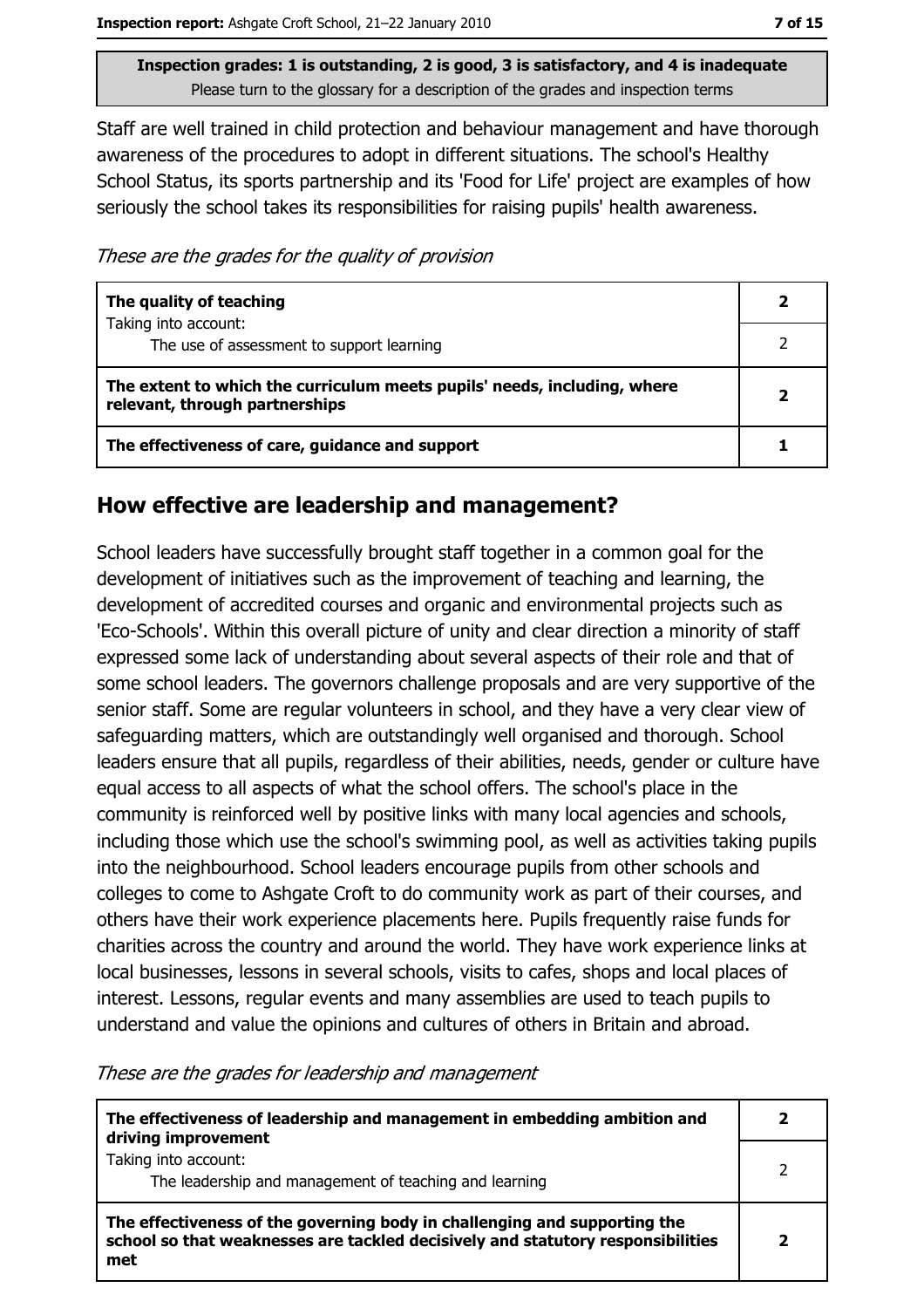| Inspection grades: 1 is outstanding, 2 is good, 3 is satisfactory, and 4 is inadequate<br>Please turn to the glossary for a description of the grades and inspection terms |   |  |  |
|----------------------------------------------------------------------------------------------------------------------------------------------------------------------------|---|--|--|
| The effectiveness of the school's engagement with parents and carers                                                                                                       | 2 |  |  |
| The effectiveness of partnerships in promoting learning and well-being                                                                                                     |   |  |  |
| The effectiveness with which the school promotes equality of opportunity and<br>tackles discrimination                                                                     |   |  |  |
| The effectiveness of safeguarding procedures                                                                                                                               |   |  |  |
| The effectiveness with which the school promotes community cohesion                                                                                                        |   |  |  |
| The effectiveness with which the school deploys resources to achieve<br>value for money                                                                                    |   |  |  |

# **Early Years Foundation Stage**

Very few children attend the school at the moment. They are integrated well into a class of slightly older pupils with similar learning needs. They make good progress in lessons, achieve well and enjoy their activities. Staff are experienced, know their children and their needs well and make every effort to ensure that they receive a full range of curriculum opportunities. This stage of education is well led and managed, in the same way as the rest of the school.

These are the grades for the Early Years Foundation Stage

| <b>Overall effectiveness of the Early Years Foundation Stage</b>                             | 2              |
|----------------------------------------------------------------------------------------------|----------------|
| Taking into account:                                                                         |                |
| Outcomes for children in the Early Years Foundation Stage                                    |                |
| The quality of provision in the Early Years Foundation Stage                                 |                |
| The effectiveness of leadership and management of the Early Years<br><b>Foundation Stage</b> | $\overline{2}$ |

## **Sixth form**

Students make good progress in lessons and achieve well in each aspect of their learning. There is a particular emphasis on developing their independence skills through several accredited courses, particularly ASDAN modules. These are often practical, such as woodwork and cookery, but they also include living skills, communication and mathematics in practical situations such as having an interview or opening a bank account. Students enjoy their learning very much, whether it is a lively physical education session, for instance, or using the computers to find information on the internet. The curriculum meets their individual needs imaginatively and the unit is well organised and managed. They are fully supported in their present needs and in preparation for their possible future requirements.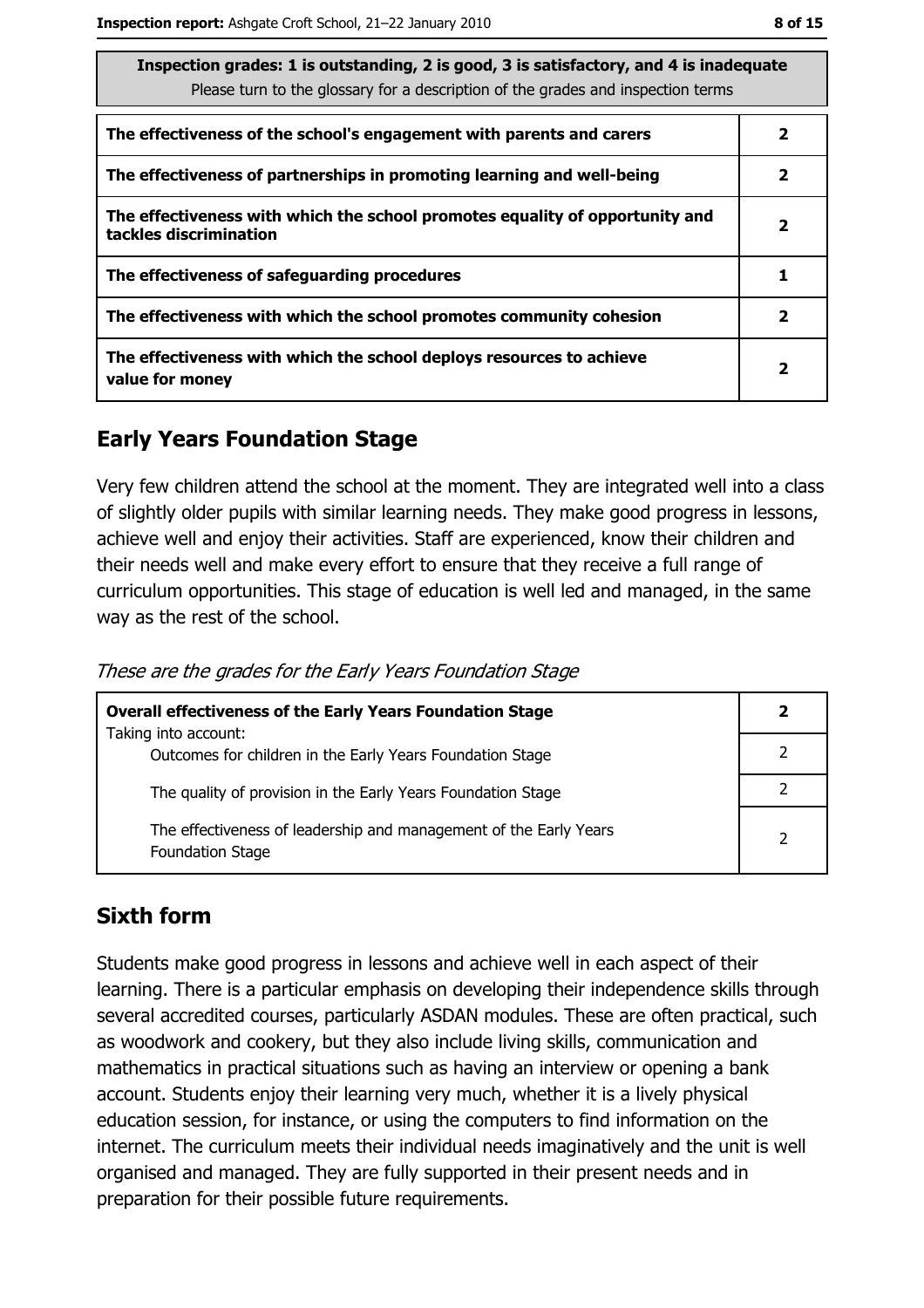These are the grades for the sixth form

| <b>Overall effectiveness of the sixth form</b> |  |  |  |
|------------------------------------------------|--|--|--|
| Taking into account:                           |  |  |  |
| Outcomes for students in the sixth form        |  |  |  |
| The quality of provision in the sixth form     |  |  |  |
| Leadership and management of the sixth form    |  |  |  |

#### **Views of parents and carers**

Less than a third of eligible parents returned the questionnaires. Of those who did, the vast majority supported the school in every aspect they were asked about. 'My son hates it when he's not there,' wrote one, whilst several said they were pleased with their children's progress. Hardly any parents were negative about any of the questions. This largely reflects other surveys made by the school, although in the most recent survey a few said they did not know who the governors were or what they did. Others felt that they were not sufficiently informed about how their occasional queries or complaints were resolved. The inspectors looked into these concerns and suggest that the school makes extra efforts to ensure that all parents are kept well informed about such matters.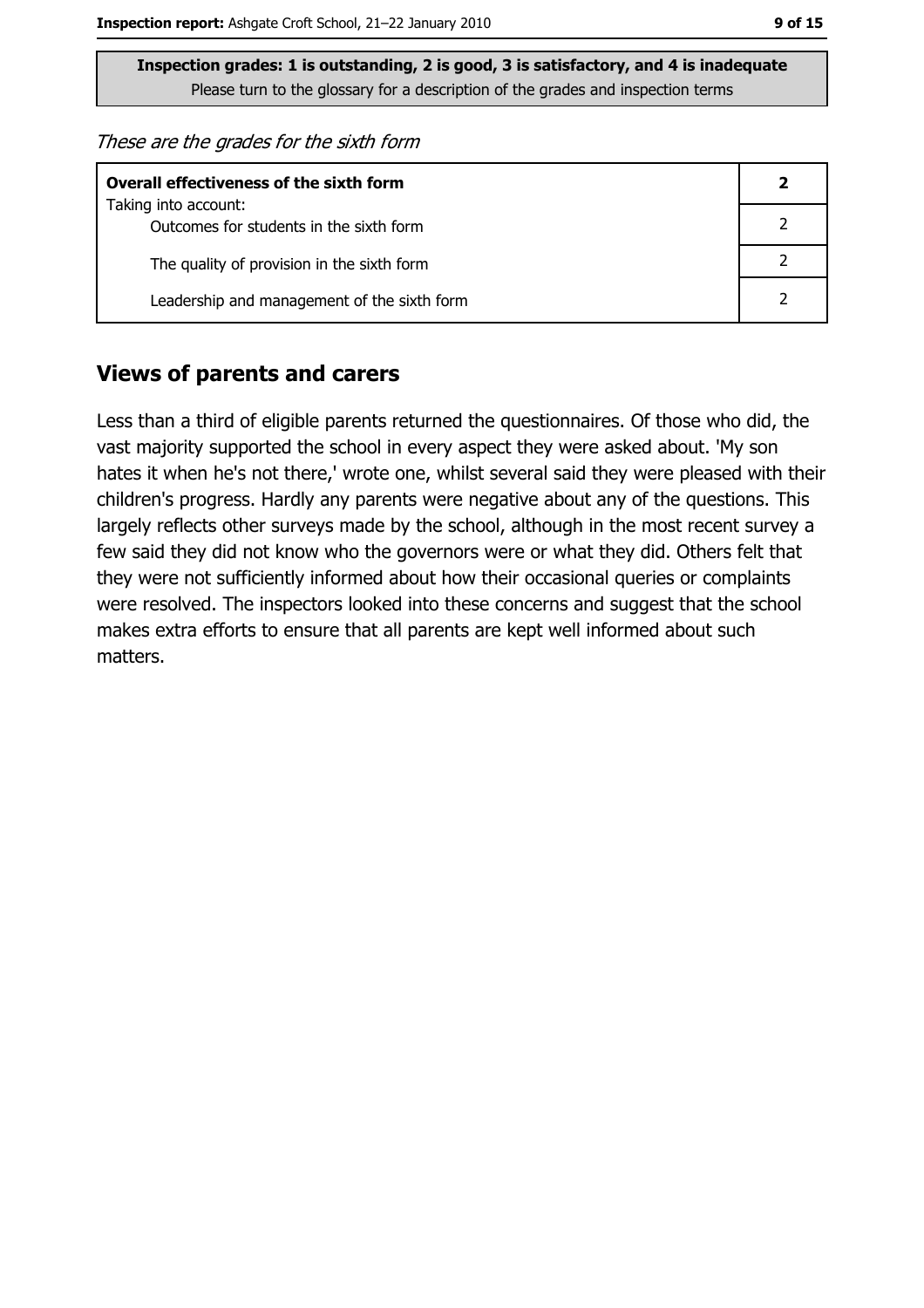#### Responses from parents and carers to Ofsted's questionnaire

Ofsted invited all the registered parents and carers of pupils registered at Ashgate Croft School to complete a questionnaire about their views of the school.

In the questionnaire, parents and carers were asked to record how strongly they agreed with 13 statements about the school. The inspector received 44 completed questionnaires by the end of the on-site inspection. In total, there are 141 pupils registered at the school.

| <b>Statements</b>                                                                                                                                                                                                                                       | <b>Strongly</b><br><b>Agree</b> |               | <b>Agree</b> |               |                | <b>Disagree</b> |                | <b>Strongly</b><br>disagree |
|---------------------------------------------------------------------------------------------------------------------------------------------------------------------------------------------------------------------------------------------------------|---------------------------------|---------------|--------------|---------------|----------------|-----------------|----------------|-----------------------------|
|                                                                                                                                                                                                                                                         | <b>Total</b>                    | $\frac{0}{0}$ | <b>Total</b> | $\frac{0}{0}$ | <b>Total</b>   | $\frac{0}{0}$   | <b>Total</b>   | $\frac{0}{0}$               |
| My child enjoys school                                                                                                                                                                                                                                  | 30                              | 68            | 13           | 30            | $\mathbf 0$    | $\mathbf 0$     | $\mathbf 0$    | 0                           |
| The school keeps my child<br>safe                                                                                                                                                                                                                       | 28                              | 64            | 16           | 36            | 0              | 0               | 0              | 0                           |
| The school informs me<br>about my child's progress                                                                                                                                                                                                      | 25                              | 57            | 18           | 41            | 0              | $\mathbf 0$     | 0              | 0                           |
| My child is making enough<br>progress at this school                                                                                                                                                                                                    | 20                              | 45            | 19           | 43            | $\overline{2}$ | 5               | $\overline{2}$ | 5                           |
| The teaching is good at this<br>school                                                                                                                                                                                                                  | 26                              | 59            | 15           | 34            | $\mathbf{1}$   | $\overline{2}$  | 0              | 0                           |
| The school helps me to<br>support my child's learning                                                                                                                                                                                                   | 22                              | 50            | 20           | 45            | $\mathbf{1}$   | $\overline{2}$  | 0              | 0                           |
| The school helps my child to<br>have a healthy lifestyle                                                                                                                                                                                                | 22                              | 50            | 21           | 48            | 0              | 0               | $\mathbf 0$    | 0                           |
| The school makes sure that<br>my child is well prepared for<br>the future (for example<br>changing year group,<br>changing school, and for<br>children who are finishing<br>school, entering further or<br>higher education, or<br>entering employment) | 17                              | 39            | 24           | 55            | $\mathbf{1}$   | $\overline{2}$  | 1              | $\overline{2}$              |
| The school meets my child's<br>particular needs                                                                                                                                                                                                         | 22                              | 50            | 19           | 43            | 1              | $\overline{2}$  | $\overline{2}$ | 5                           |
| The school deals effectively<br>with unacceptable behaviour                                                                                                                                                                                             | 18                              | 41            | 23           | 52            | $\mathbf{1}$   | $\overline{2}$  | 1              | $\overline{2}$              |
| The school takes account of<br>my suggestions and<br>concerns                                                                                                                                                                                           | 18                              | 41            | 22           | 50            | $\mathbf{1}$   | $\overline{2}$  | $\overline{2}$ | 5                           |
| The school is led and<br>managed effectively                                                                                                                                                                                                            | 23                              | 52            | 17           | 39            | $\mathbf 0$    | 0               | $\overline{2}$ | 5                           |
| Overall, I am happy with my<br>child's experience at this<br>school                                                                                                                                                                                     | 24                              | 55            | 16           | 36            | $\mathbf{1}$   | $\overline{2}$  | $\overline{2}$ | 5                           |

The table above summarises the responses that parents and carers made to each statement. The percentages indicate the proportion of parents and carers giving that response out of the total number of completed questionnaires. Where one or more parents and carers chose not to answer a particular question, the percentages will not add up to 100%.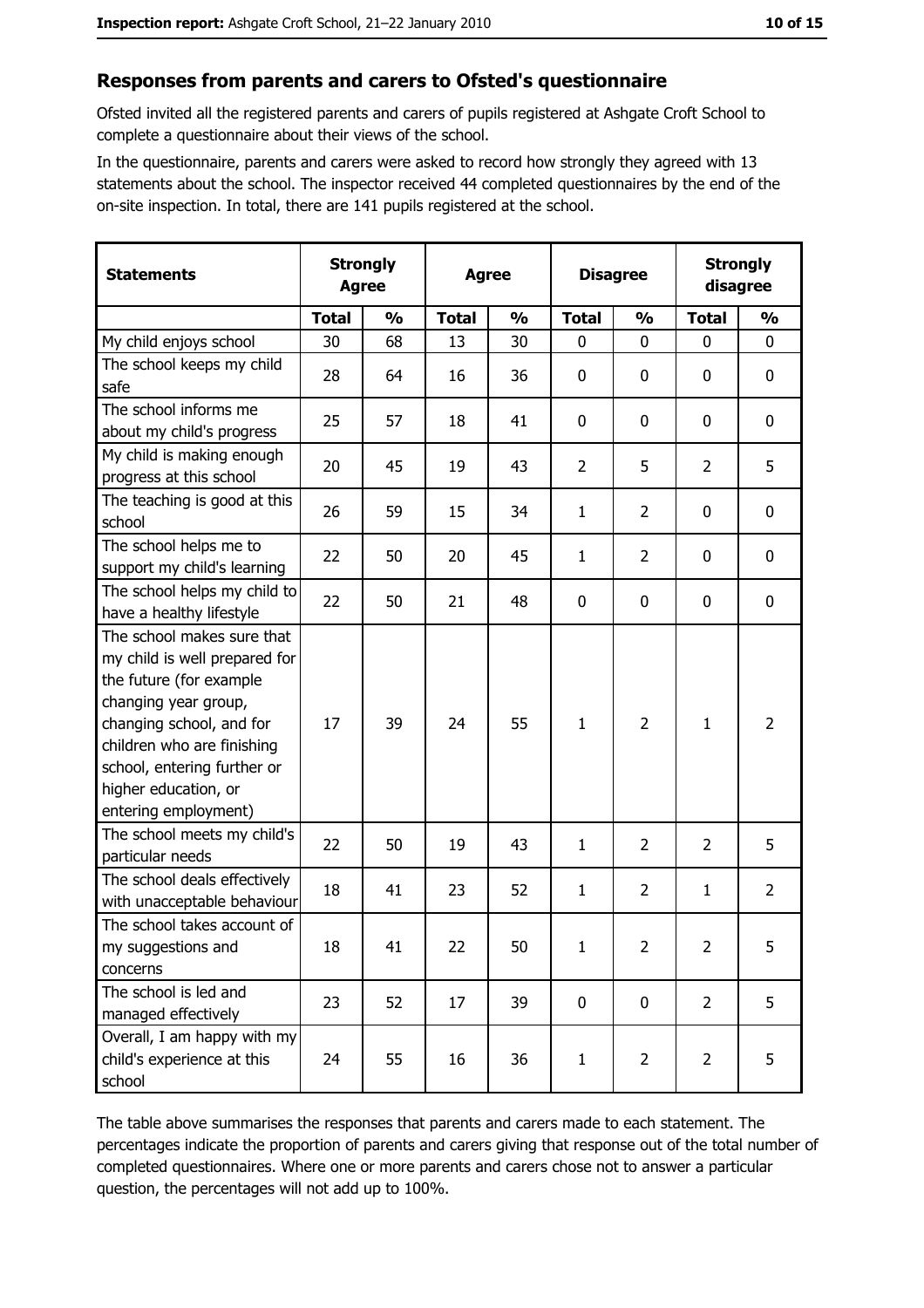# Glossary

| Grade   | <b>Judgement</b> | <b>Description</b>                                                                                                                                                                                                               |  |
|---------|------------------|----------------------------------------------------------------------------------------------------------------------------------------------------------------------------------------------------------------------------------|--|
| Grade 1 | Outstanding      | These features are highly effective. An oustanding<br>school provides exceptionally well for its pupils' needs.                                                                                                                  |  |
| Grade 2 | Good             | These are very positive features of a school. A school<br>that is good is serving its pupils well.                                                                                                                               |  |
| Grade 3 | Satisfactory     | These features are of reasonable quality. A satisfactory<br>school is providing adequately for its pupils.                                                                                                                       |  |
| Grade 4 | Inadequate       | These features are not of an acceptable standard. An<br>inadequate school needs to make significant<br>improvement in order to meet the needs of its pupils.<br>Ofsted inspectors will make further visits until it<br>improves. |  |

# What inspection judgements mean

## Overall effectiveness of schools inspected between September 2007 and July 2008

|                       | Overall effectiveness judgement (percentage of<br>schools) |      |                     |                   |  |  |
|-----------------------|------------------------------------------------------------|------|---------------------|-------------------|--|--|
| <b>Type of school</b> | <b>Outstanding</b>                                         | Good | <b>Satisfactory</b> | <b>Inadequate</b> |  |  |
| Nursery schools       | 39                                                         | 58   | 3                   | 0                 |  |  |
| Primary schools       | 13                                                         | 50   | 33                  | 4                 |  |  |
| Secondary schools     | 17                                                         | 40   | 34                  | 9                 |  |  |
| Sixth forms           | 18                                                         | 43   | 37                  | $\overline{2}$    |  |  |
| Special schools       | 26                                                         | 54   | 18                  | $\overline{2}$    |  |  |
| Pupil referral units  | 7                                                          | 55   | 30                  | 7                 |  |  |
| All schools           | 15                                                         | 49   | 32                  | 5                 |  |  |

New school inspection arrangements were introduced on 1 September 2009. This means that inspectors now make some additional judgements that were not made previously.

The data in the table above were reported in The Annual Report of Her Majesty's Chief Inspector of Education, Children's Services and Skills 2007/08.

Percentages are rounded and do not always add exactly to 100. Secondary school figures include those that have sixth forms, and sixth form figures include only the data specifically for sixth form inspection judgements.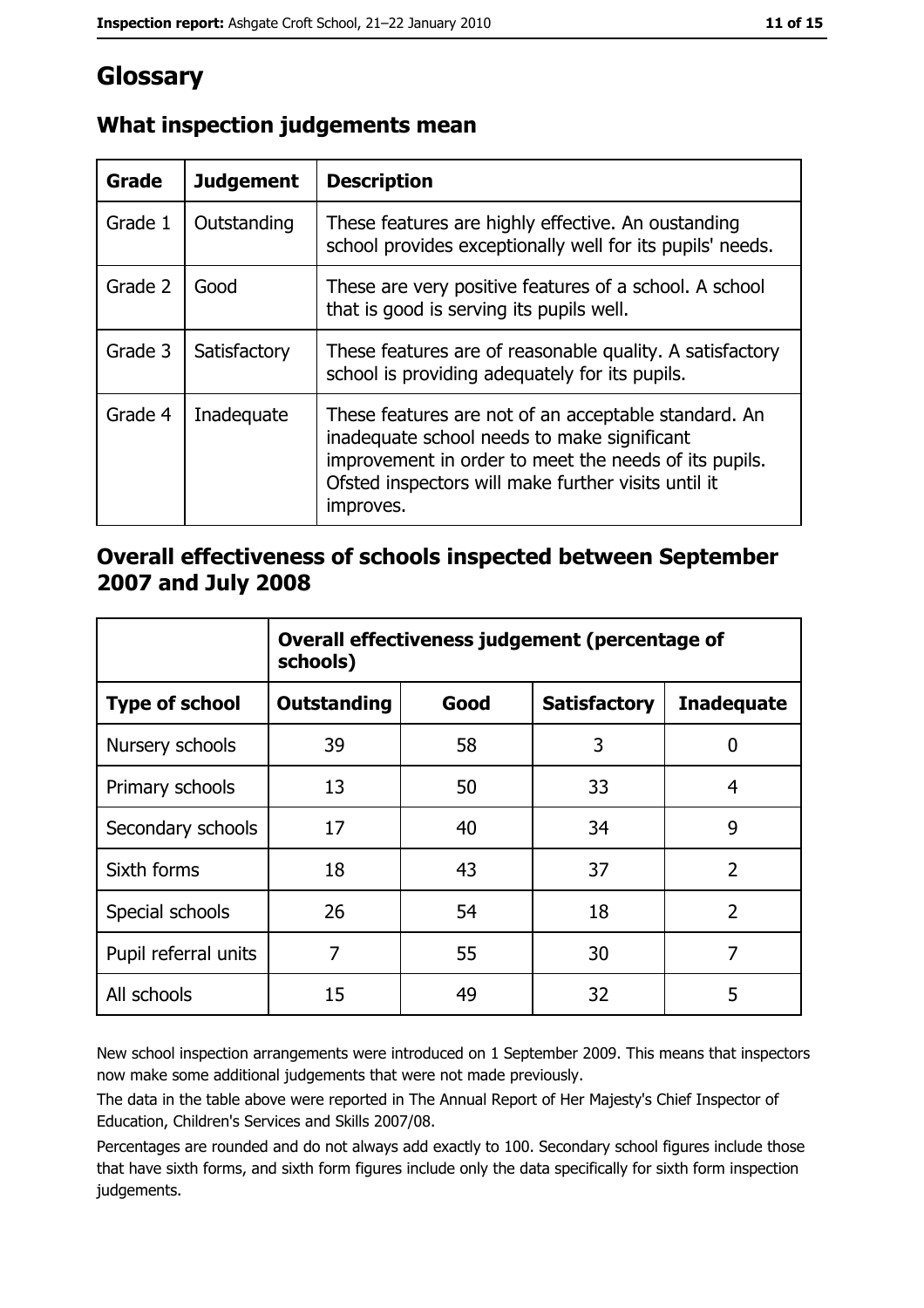# **Common terminology used by inspectors**

| Achievement:                  | the progress and success of a pupil in<br>their learning, development or training.                                                                                                                                                                                                                           |  |  |
|-------------------------------|--------------------------------------------------------------------------------------------------------------------------------------------------------------------------------------------------------------------------------------------------------------------------------------------------------------|--|--|
| Attainment:                   | the standard of the pupils' work shown by<br>test and examination results and in<br>lessons.                                                                                                                                                                                                                 |  |  |
| Capacity to improve:          | the proven ability of the school to<br>continue improving. Inspectors base this<br>judgement on what the school has<br>accomplished so far and on the quality of<br>its systems to maintain improvement.                                                                                                     |  |  |
| Leadership and management:    | the contribution of all the staff with<br>responsibilities, not just the headteacher,<br>to identifying priorities, directing and<br>motivating staff and running the school.                                                                                                                                |  |  |
| Learning:                     | how well pupils acquire knowledge,<br>develop their understanding, learn and<br>practise skills and are developing their<br>competence as learners.                                                                                                                                                          |  |  |
| <b>Overall effectiveness:</b> | inspectors form a judgement on a school's<br>overall effectiveness based on the findings<br>from their inspection of the school. The<br>following judgements, in particular,<br>influence what the overall effectiveness<br>judgement will be.                                                               |  |  |
|                               | The school's capacity for sustained<br>improvement.<br>Outcomes for individuals and groups<br>of pupils.<br>The quality of teaching.<br>The extent to which the curriculum<br>meets pupil's needs, including where<br>relevant, through partnerships.<br>The effectiveness of care, guidance<br>and support. |  |  |
| Progress:                     | the rate at which pupils are learning in<br>lessons and over longer periods of time. It<br>is often measured by comparing the<br>pupils' attainment at the end of a key<br>stage with their attainment when they<br>started.                                                                                 |  |  |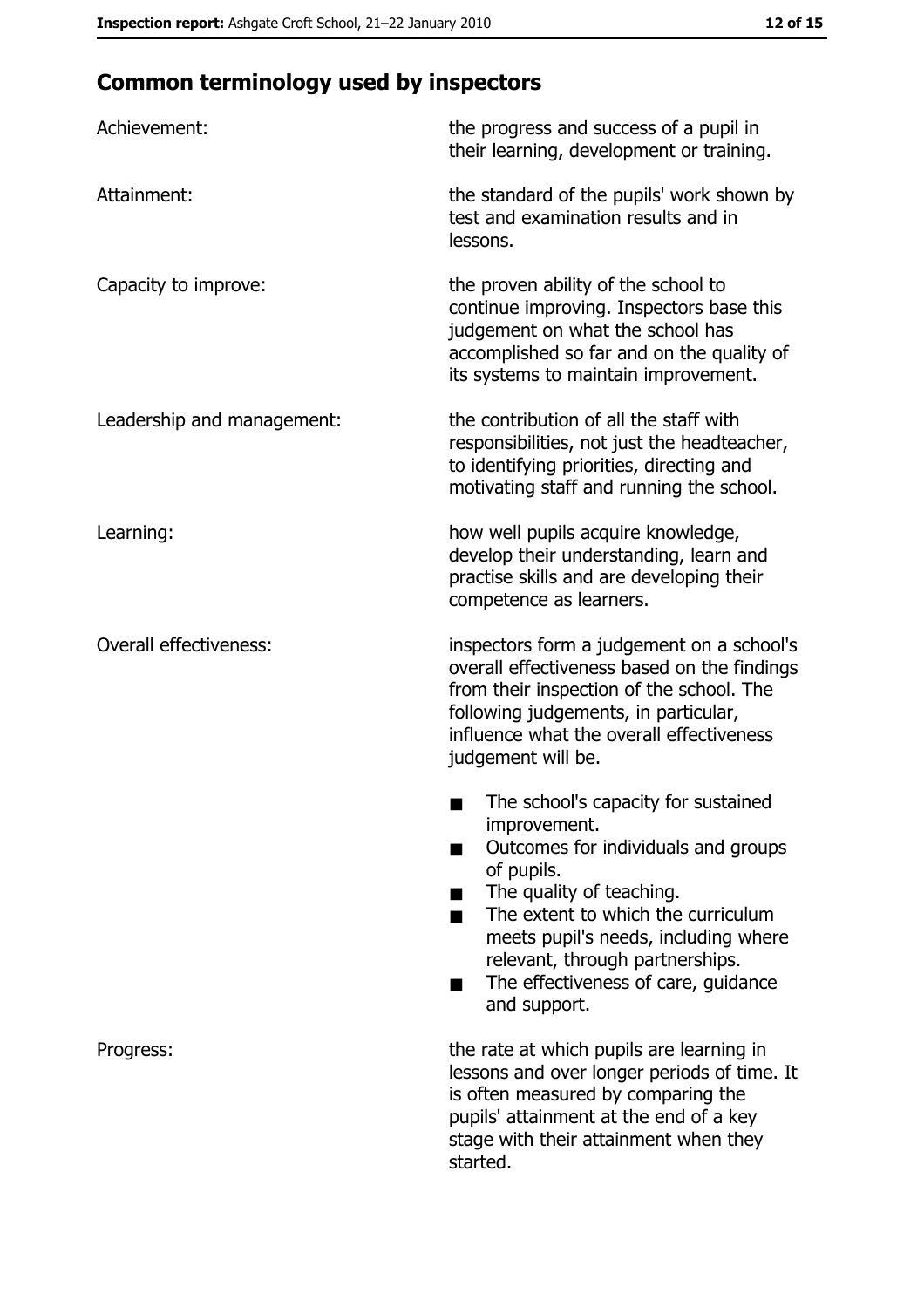This letter is provided for the school, parents and carers to share with their children. It describes Ofsted's main findings from the inspection of their school.



24 January 2010

Dear Pupils

Inspection of Ashgate Croft School, Derbyshire, S40 4BN

I'm sure you will remember when the inspectors visited you recently to see how things were going for you all. Thank you for being so friendly and polite with us, and for showing us your work and saying how much you enjoyed all the things you do. Also, our thanks go to you and your parents for sending us the questionnaires. They said a lot that was useful to us, and we agree with much of what was said.

We found that you go to a good school where your teachers and other staff teach you well and are very good at taking really good care of you all. You learn well in lessons such as English and mathematics, as well as the communications, independence and personal skills work you do. The headteacher, senior staff and governors are good at their jobs and work hard to see that things are always getting better for you. There are also some really good extra things that you can do, such as going to other schools for some lessons, having work experiences, swimming, gardening and having trips out to interesting places nearby and far away.

There are three things we are asking the school to think about doing better. They are all about how the school lets people know about things. They came to our attention because some staff and your parents said they weren't sure how some things happen, or who some people are in school.

Although the governors do a good job in helping the headteacher, not everyone knows who they are, so we would like them to find ways to let more people know.

Some staff feel that they are not part of new developments in school, so we would like the school to show them how all their meetings are an important part of changing things.

Some of your parents say they have told the leadership about things they thought were wrong, but did not find out what happened. So we are asking leaders to make sure that everyone is told how these matters are sorted out.

Thank you again for your help and we wish you every success for the future.

Yours sincerely

**Trevor Watts**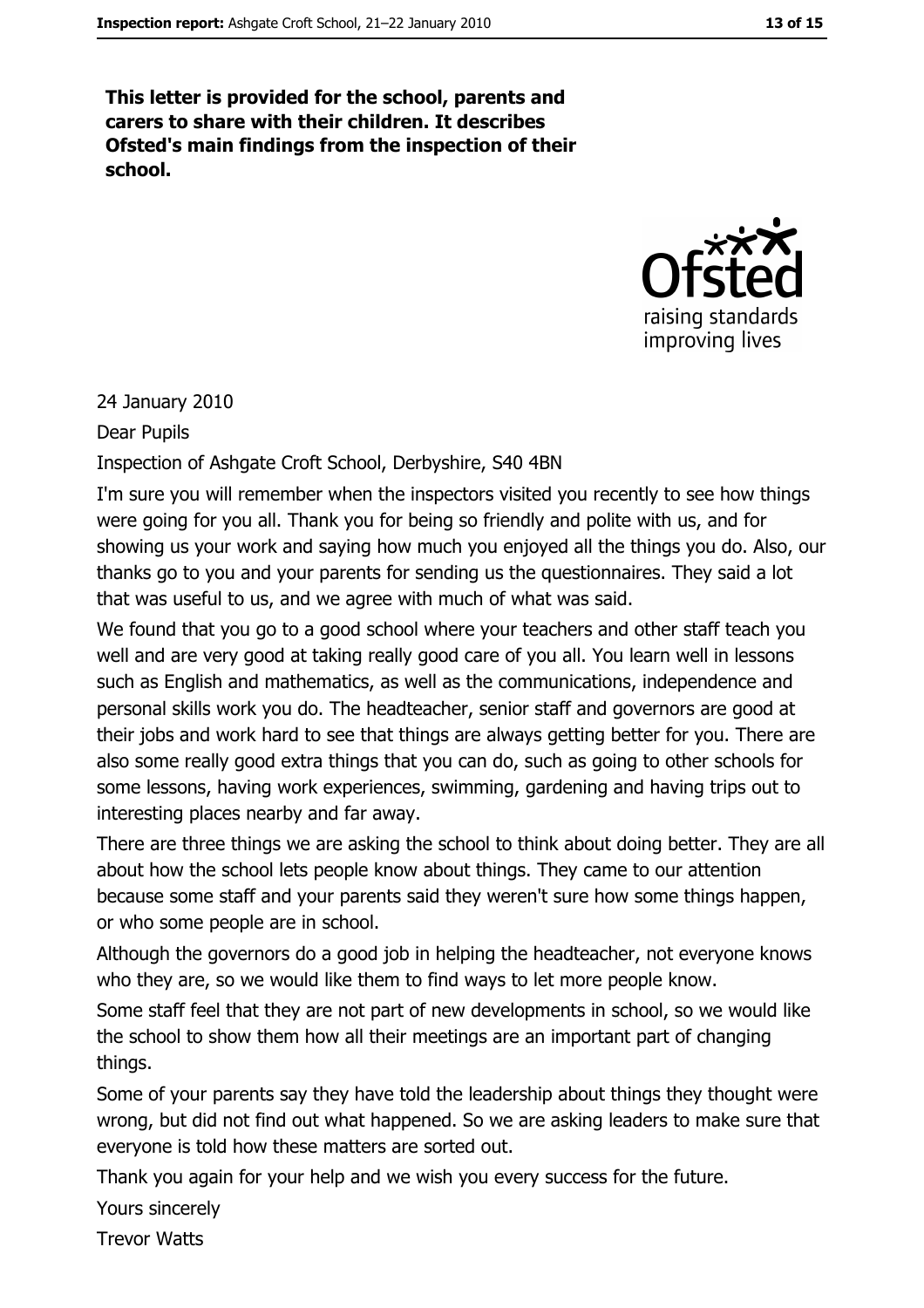Lead inspector